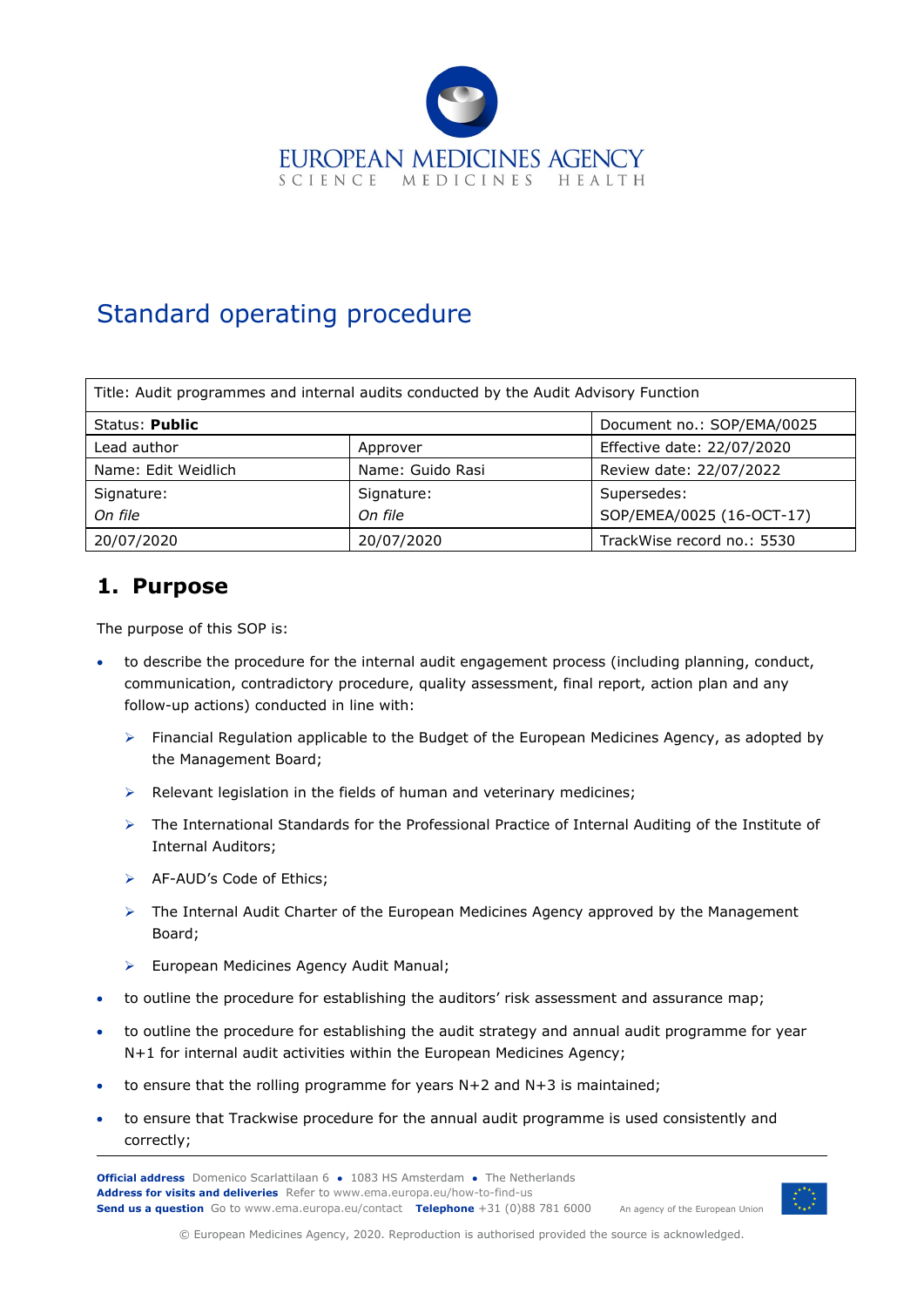• to outline the procedure for establishing the Annual Audit Report;

It applies to all internal audits conducted at the European Medicines Agency, including audits conducted with outsourced resources under the direct lead of a member of the Audit Function (e.g. IT audits, EC framework contract) and follow-up audits respectively.

This SOP is not applicable to audits conducted by the Internal Audit Service of the European Commission and by the Court of Auditors.

### **2. Scope**

This SOP applies to all the Agency, and especially the Audit Function, auditee management and auditees.

#### **3. Responsibilities**

It is the responsibility of the Head of Audit to ensure adherence to this procedure in particular to complete all work with due professional care, objectivity and according to the relevant professional standards.

It is the responsibility of the Executive Director and auditee management to ensure adherence to this procedure, in particular that:

- the objective of the engagement all information and documents relevant for the scope and objective of the audit are provided in time;
- all contradictory procedures are performed within the established deadlines;
- management's improvement action plan is prepared and effectively implemented or that senior management has accepted the risk of not taking action and that this is properly communicated in writing;
- appropriate attention is given to addressing any recommendations raised by the auditors.

All staff audited in line with this SOP must follow the rules defined herein and help ensure the smooth running of an audit.

The Management Board will be informed on the audit findings and recommendations and on the status of implementation of improvement actions for issued recommendations in line with the relevant provisions.

#### **4. Changes since last revision**

The SOP has been updated to formalize processes which are taken into consideration during the audit process, especially the requirements of the new Data Protection legislation applicable to EMA (EU DPR), effective as of 11 December 2018.

There have been other changes in the AF-AUD audit charter and the Code of Ethics however these changes have not affected this SOP.

#### **5. Documents needed for this SOP**

All the below documents/templates can be found on the:

x-drive:\Auditpractices\Checklistsandtemplates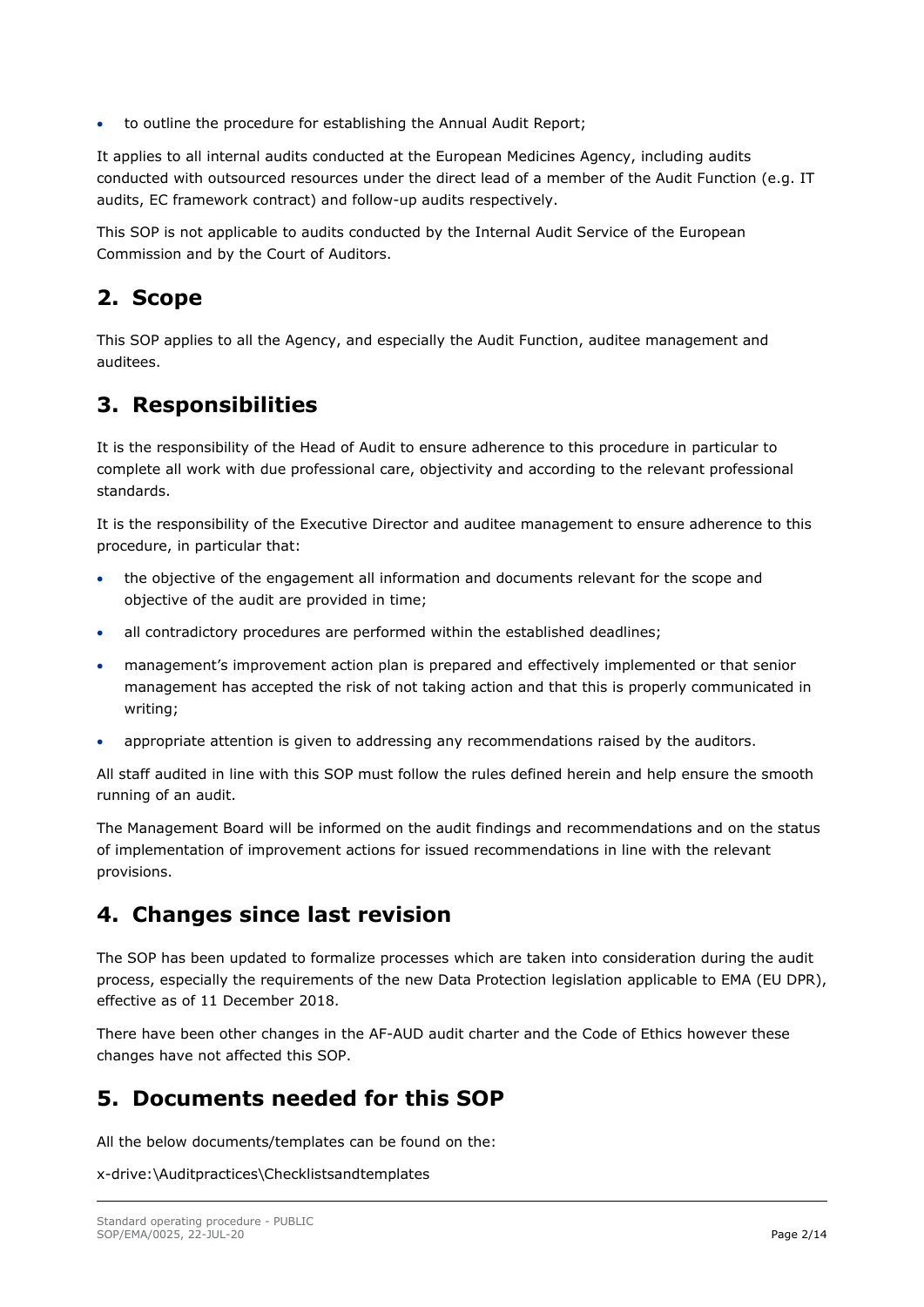- Audit Plan template
- Audit Report template
- Guideline to complete internal audit reports
- Audit Feedback questionnaire
- Contradictory Procedure template
- Annual Audit Report template
- Checklist for Reviewing Audit Reports for validators
- SOP/EMA/0121 How to conduct a procurement procedure: available on the public EMA webpage.

#### **6. Related documents**

- [Regulation \(EC\) No 726/2004,](https://ec.europa.eu/health/sites/health/files/files/eudralex/vol-1/reg_2004_726/reg_2004_726_en.pdf) as amended.
- [Financial Regulation](https://docs.eudra.org/webtop/drl/objectId/090142b2844bc856) applicable to the budget of the European Medicines Agency Applicable from 1 July 2019, Adopted by the MB on 13 June 2019.
- [Financial Regulation](https://eur-lex.europa.eu/legal-content/EN/TXT/PDF/?uri=OJ:L:2018:193:FULL&from=EN) applicable to the General EU Budget Art 118, 9.
- The [International Standards](https://na.theiia.org/standards-guidance/mandatory-guidance/Pages/Standards.aspx) for the Professional Practice of Internal Auditing of the Institute of Internal Auditors.
- The [Code of Ethics.](http://docs.eudra.org/webtop/component/drl?objectId=090142b28118830b&Reload=1501496502863)
- EMA Risk Register.
- The [Internal Audit Charter](https://docs.eudra.org/webtop/drl/objectId/090142b283a39890) of the European Medicines Agency, as adopted by the Management Board.
- European Medicines Agency [Internal Audit Manual.](http://docs.eudra.org/webtop/component/drl?objectId=090142b281683f56&Reload=1501496573840)
- [User manual for tracking internal audits, recommendations and actions in Trackwise.](https://docs.eudra.org/webtop/drl/objectId/090142b280c8c0b3)
- [Memo on grading of findings.](http://emeaplus/EMEAPlus_Documents/IQM/AUDITS/InternalAudits/Internal%20audit%20documents/OFI%20grading%20and%20workflow%20.pdf)

## **7. Definitions**

Day: working day, excluding weekends, Agency's holidays, business disasters

IIA: Institute of Internal Auditors

IQMCo: Integrated Quality Management Coordinator

ED: Executive Director

- DED: Deputy Executive Director
- EXB: Executive Board

Head of AF-AUD: Head of Advisory Function – Audit

HoDiv – Head of Division

HoDep – Head of Department

HoTF – Head of Task Force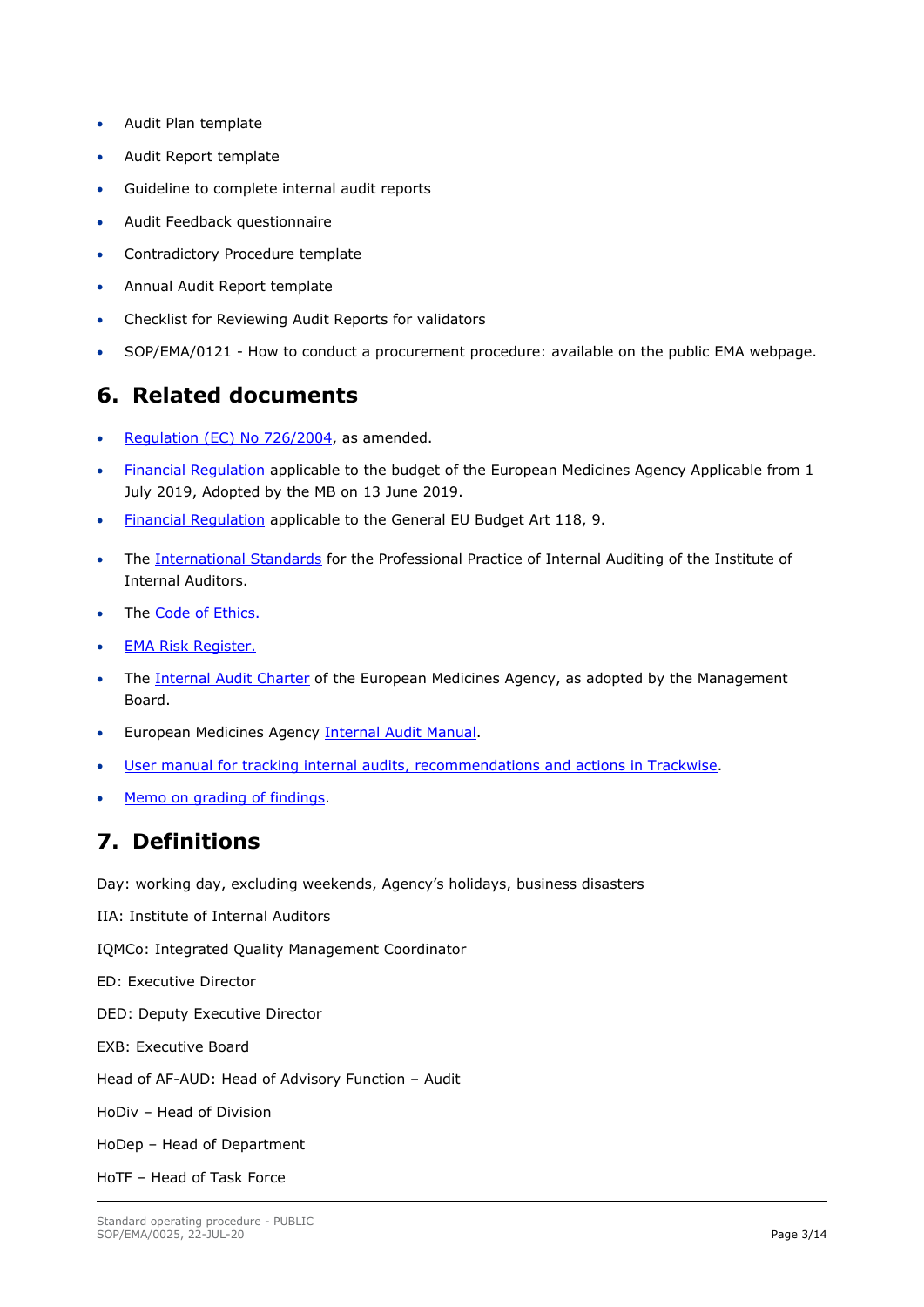IAP(s): improvement action plan(s)

MB – Management Board

TW: TrackWise (The Agency's electronic audit tracking management system)

For the main definitions refer to Glossary as per the Internal Audit Manual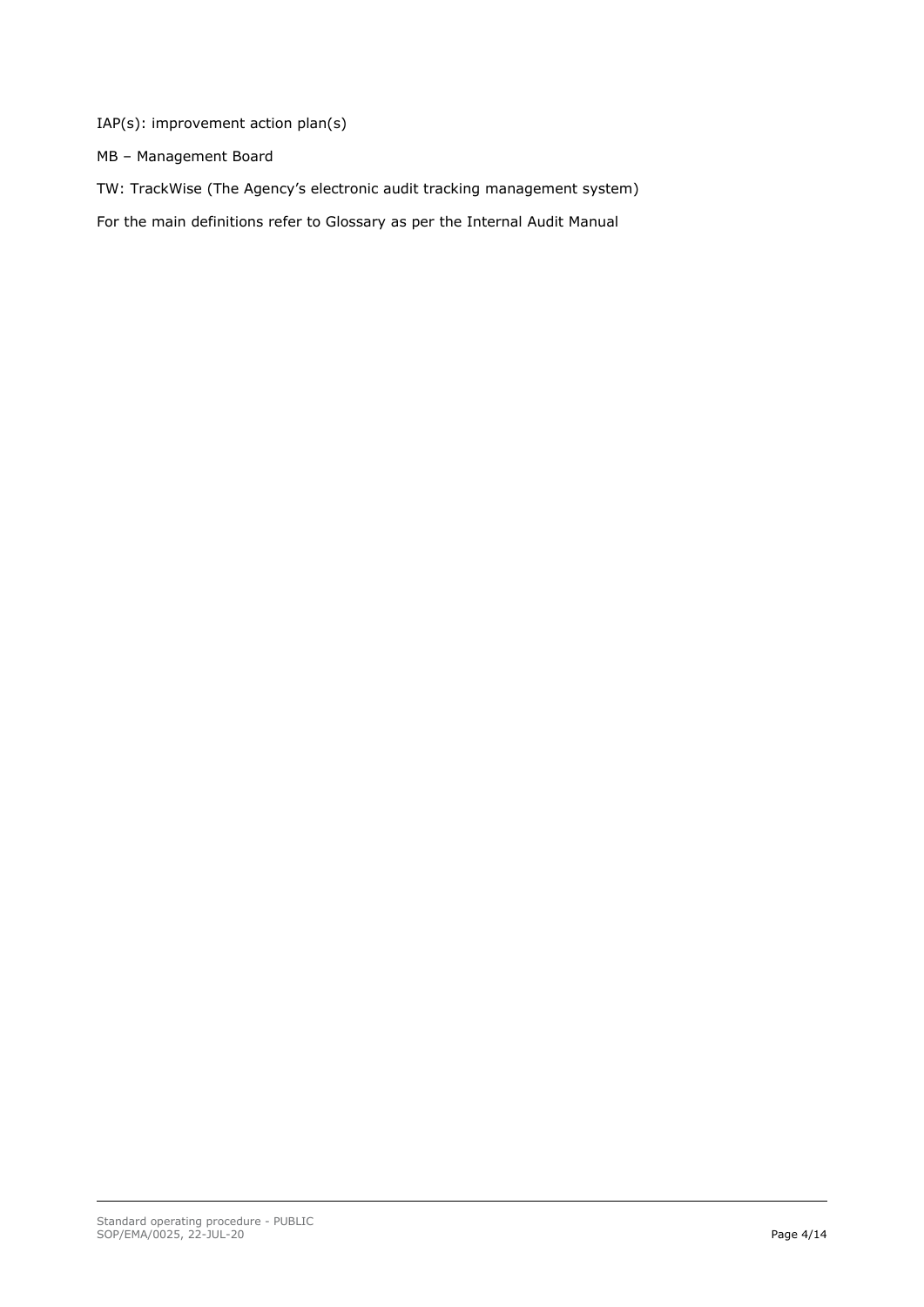

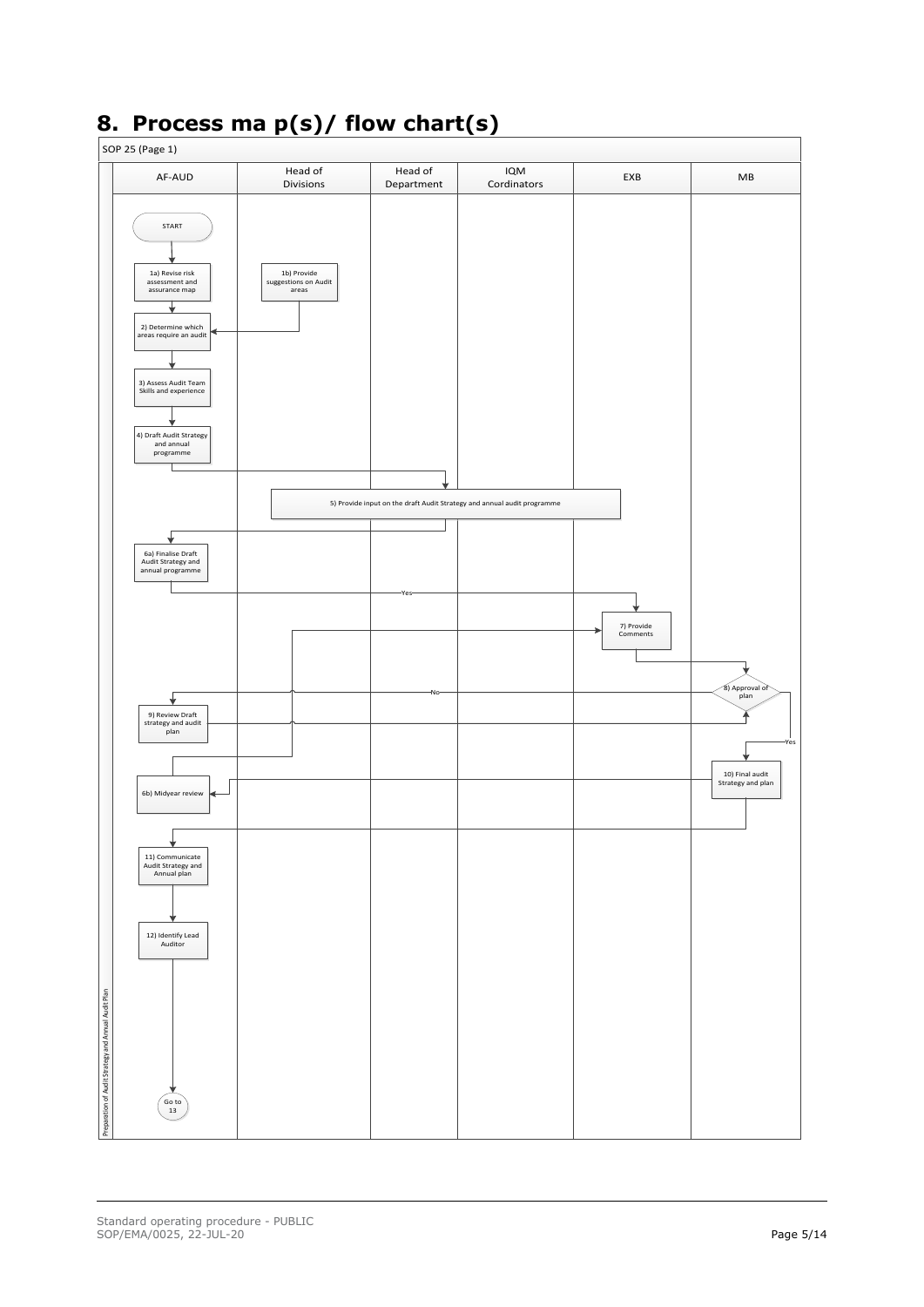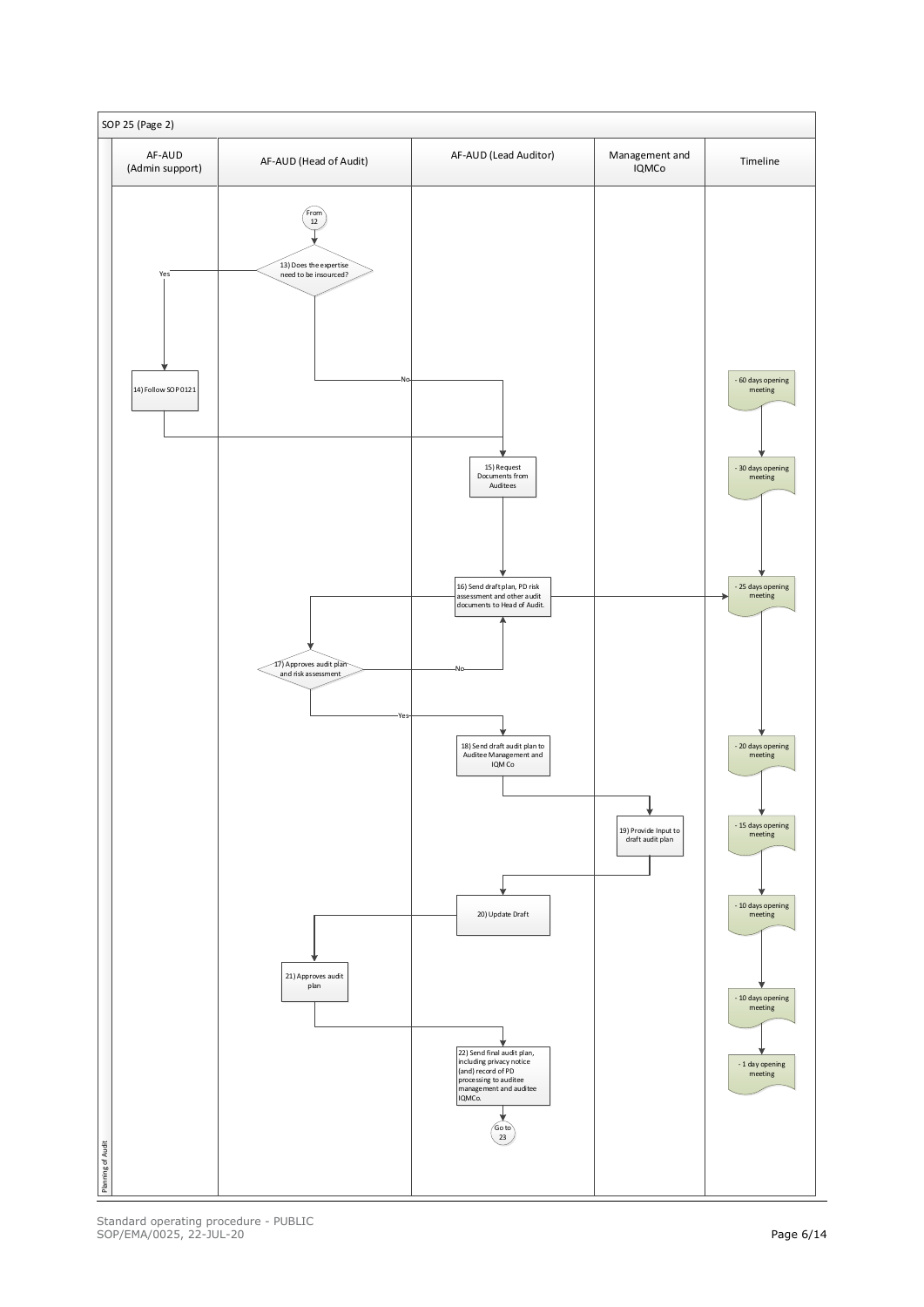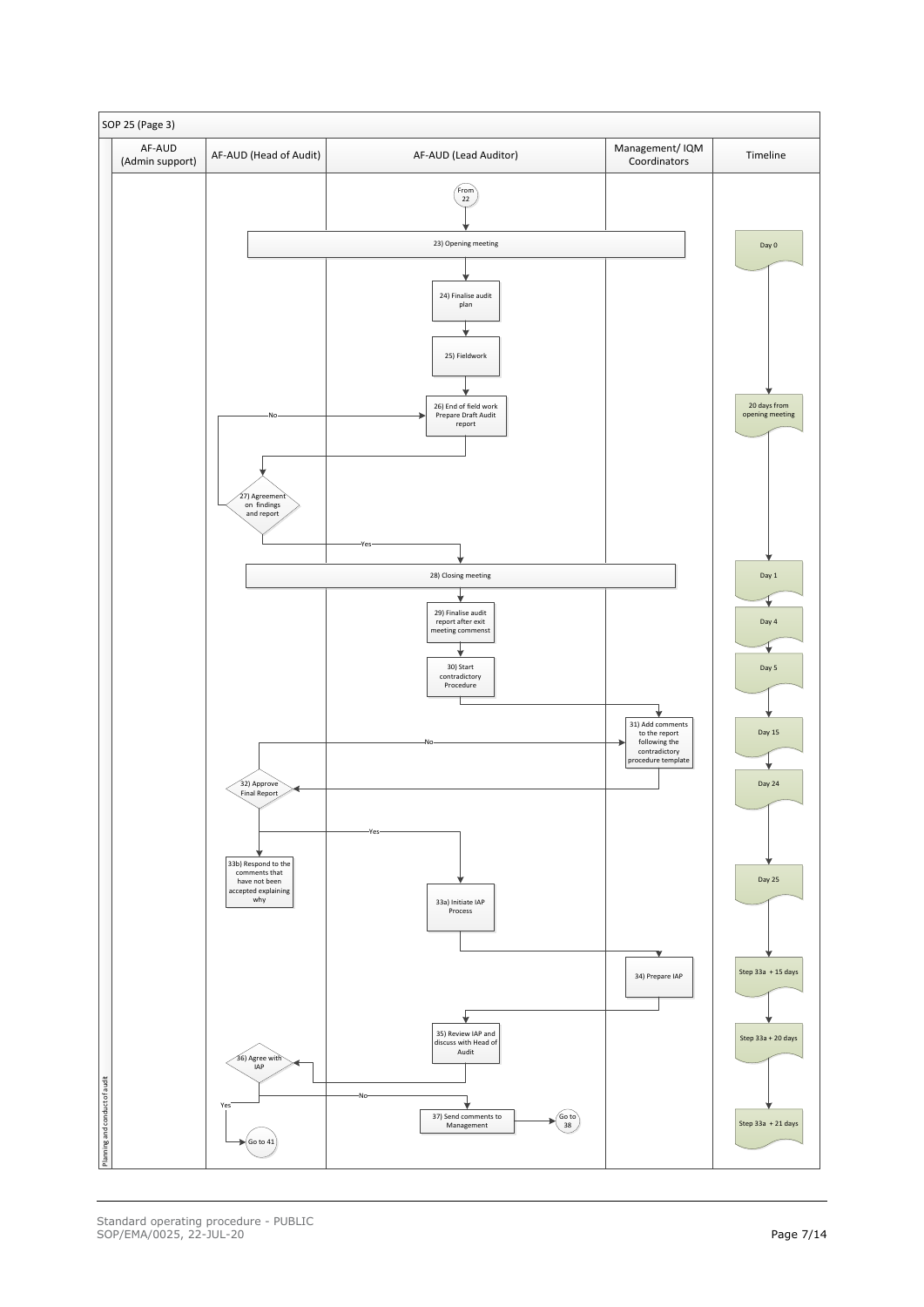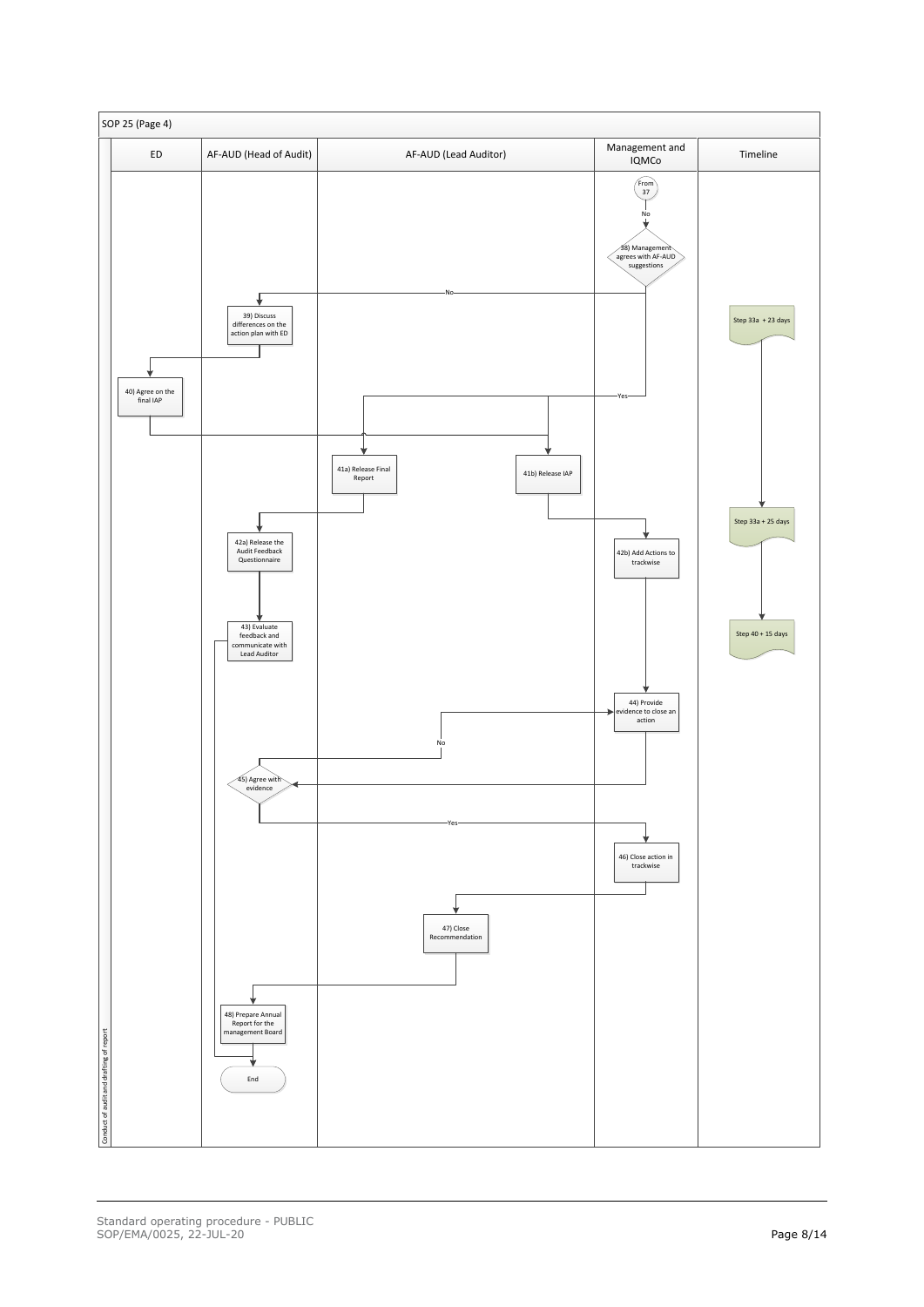## **9. Procedure**

| <b>Step</b> | <b>Action</b>                                                                                                                                                                                                                                          | <b>Responsibility</b>  |
|-------------|--------------------------------------------------------------------------------------------------------------------------------------------------------------------------------------------------------------------------------------------------------|------------------------|
|             | <b>Preparation of Audit Strategy and audit programmes</b>                                                                                                                                                                                              |                        |
| 1           | a) Each Year in August, review the auditors' risk assessment and<br>assurance maps. The audit strategy (which includes the audit<br>programme for year N+1 and rolling programme of audits for year<br>$N+2$ and $N+3$ ) should begin being drafted.   | AF-AUD                 |
|             | b) Provide information on the audit requirements in all operational<br>and support areas                                                                                                                                                               | HoDiv and DED          |
| 2           | Determine which activities and/or projects require audit.                                                                                                                                                                                              | AF-AUD                 |
| 3           | Assess the Audit Team and determine if the team possesses'<br>adequate skills, knowledge and experience to lead the audit<br>activities.                                                                                                               | AF-AUD                 |
| 4           | Draft the audit strategy, annual audit programme for $N+1$ and<br>rolling audit programme for year $N+2$ and $N+3$ .                                                                                                                                   | AF-AUD                 |
| 5           | The Executive Board, HoDiv, HoDep and IQMCo provide input to<br>the draft Audit Strategy, annual audit programme for N+1 and<br>rolling audit programme for year $N+2$ and $N+3$ .                                                                     | EXB HoDep and<br>IQMCo |
| 6           | a) Complete draft audit strategy and annual programme based on<br>input provided.                                                                                                                                                                      | AF-AUD                 |
|             | b) Midyear review drafted based on previous consultations and<br>input provided by stakeholders.                                                                                                                                                       | AF-AUD                 |
| 7           | The Executive Board discusses and endorses on the updated draft<br>audit strategy, audit programme for year N+1 and rolling<br>programme for year N+2 and N+3. Comments are provided on the<br>audit strategy and annual programme.                    | EXB                    |
| 8           | MB approves the annual audit programme for year $N+1$                                                                                                                                                                                                  | МB                     |
|             | If not approved go to step 9.                                                                                                                                                                                                                          |                        |
|             | If approved go to step 10                                                                                                                                                                                                                              |                        |
| 9           | Review audit plan based on previous recommendations from MB<br>then repeat step 8.                                                                                                                                                                     | AF-AUD                 |
| 10          | Finalise audit strategy, annual audit programme for $N+1$ and<br>rolling audit programme for year $N+2$ and $N+3$                                                                                                                                      | MB                     |
| 11          | Communicate the agreed audit strategy, annual audit programme<br>for $N+1$ and rolling audit programme for year $N+2$ and $N+3$ . Notify<br>year N+1 to Heads of Division, Heads of Department and IQMCo.<br>Publish it on the Internal Audit website. | AF-AUD                 |
| 12          | Identify lead auditor for each audit carried out in year $N+1$ .                                                                                                                                                                                       | AF-AUD                 |
|             |                                                                                                                                                                                                                                                        |                        |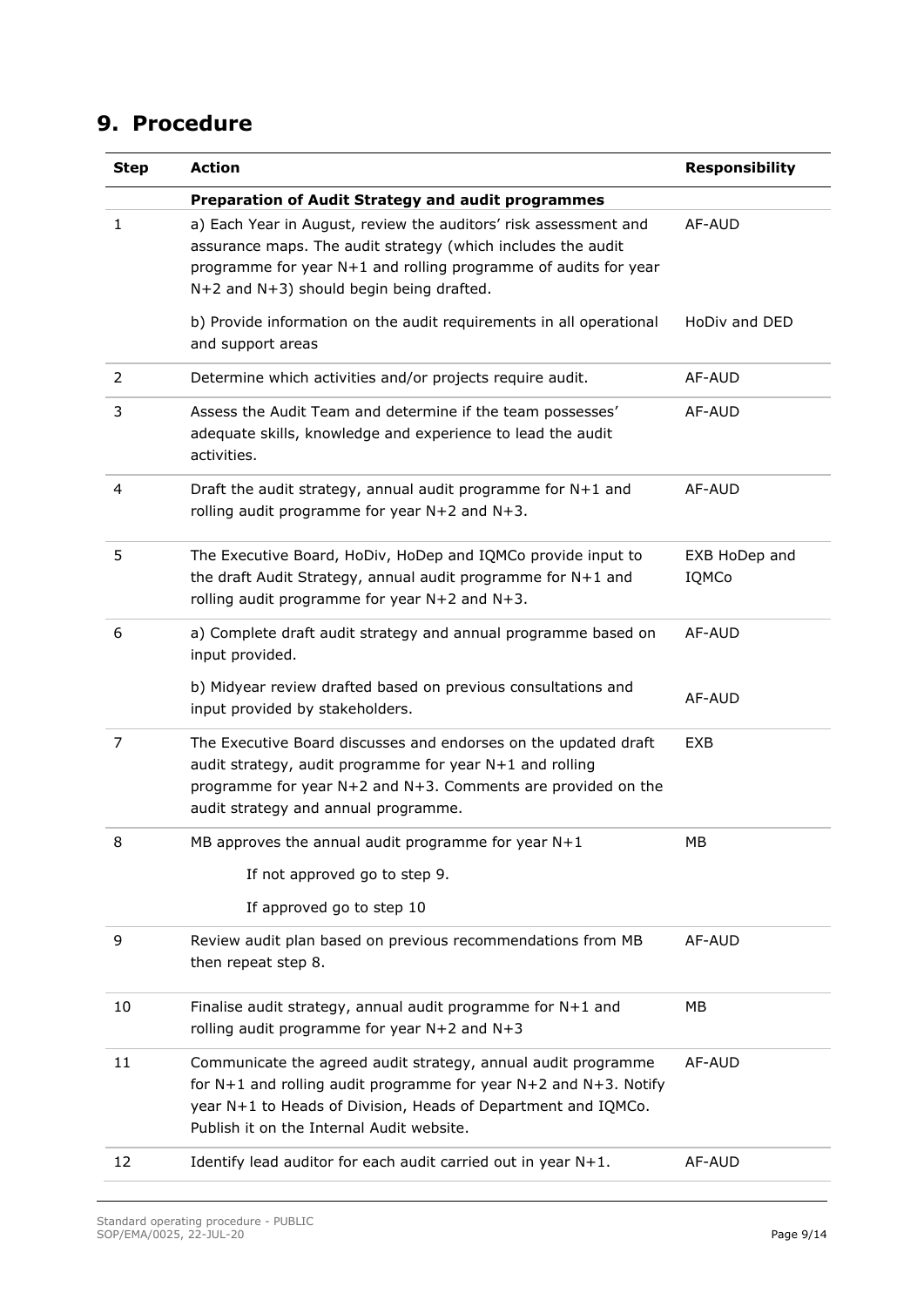|    | <b>Planning of Audit</b>                                                                                                                                                         |                         |
|----|----------------------------------------------------------------------------------------------------------------------------------------------------------------------------------|-------------------------|
| 13 | Decide if for an audit, expertise needs to be insourced (Framework<br>contract).                                                                                                 | Head of AF-AUD          |
|    | If yes, and the framework contract needs to be used go to<br>step 14.                                                                                                            |                         |
|    | If the audit is conducted by EMA auditors go to step 15.                                                                                                                         |                         |
| 14 | Opening Meeting -60 days                                                                                                                                                         | AF-AUD (Admin           |
|    | Follow SOP/EMA/0121 to insource auditors (framework contract).                                                                                                                   | Support)                |
| 15 | Opening meeting -30 days                                                                                                                                                         | AF-AUD Lead             |
|    | Request information and/or documents from the auditee<br>management and IQMCo.                                                                                                   | Auditor                 |
| 16 | Opening meeting -25 days                                                                                                                                                         | AF-AUD Lead             |
|    | Send draft audit plan, checklists, surveys and/or questionnaires<br>and assessment of private data risk to Head of Audit and backup<br>on electronic document management system. | Auditor                 |
| 17 | Review and decide if to approve draft audit plan and risk<br>assessment                                                                                                          | Head of AF-AUD          |
|    | If not approved repeat step 16.                                                                                                                                                  |                         |
|    | If approved go to step 18.                                                                                                                                                       |                         |
| 18 | Opening meeting -20 days                                                                                                                                                         | AF-AUD Lead             |
|    | Send draft audit plan to auditee management and auditee IQMCo<br>for input.                                                                                                      | Auditor                 |
| 19 | Opening meeting -15 days                                                                                                                                                         | Management and<br>IQMCo |
|    | Provide input in order to finalise audit plan on the basis of that<br>scope, objective and samples of engagement.                                                                |                         |
| 20 | Opening meeting -10 days                                                                                                                                                         | AF-AUD Lead<br>Auditor  |
|    | Consider the comments/input from auditee management and<br>auditee IQMCo. Update draft audit plan.                                                                               |                         |
| 21 | Opening meeting -10 days                                                                                                                                                         | Head of AF-AUD          |
|    | Approve draft audit plan                                                                                                                                                         |                         |
|    |                                                                                                                                                                                  |                         |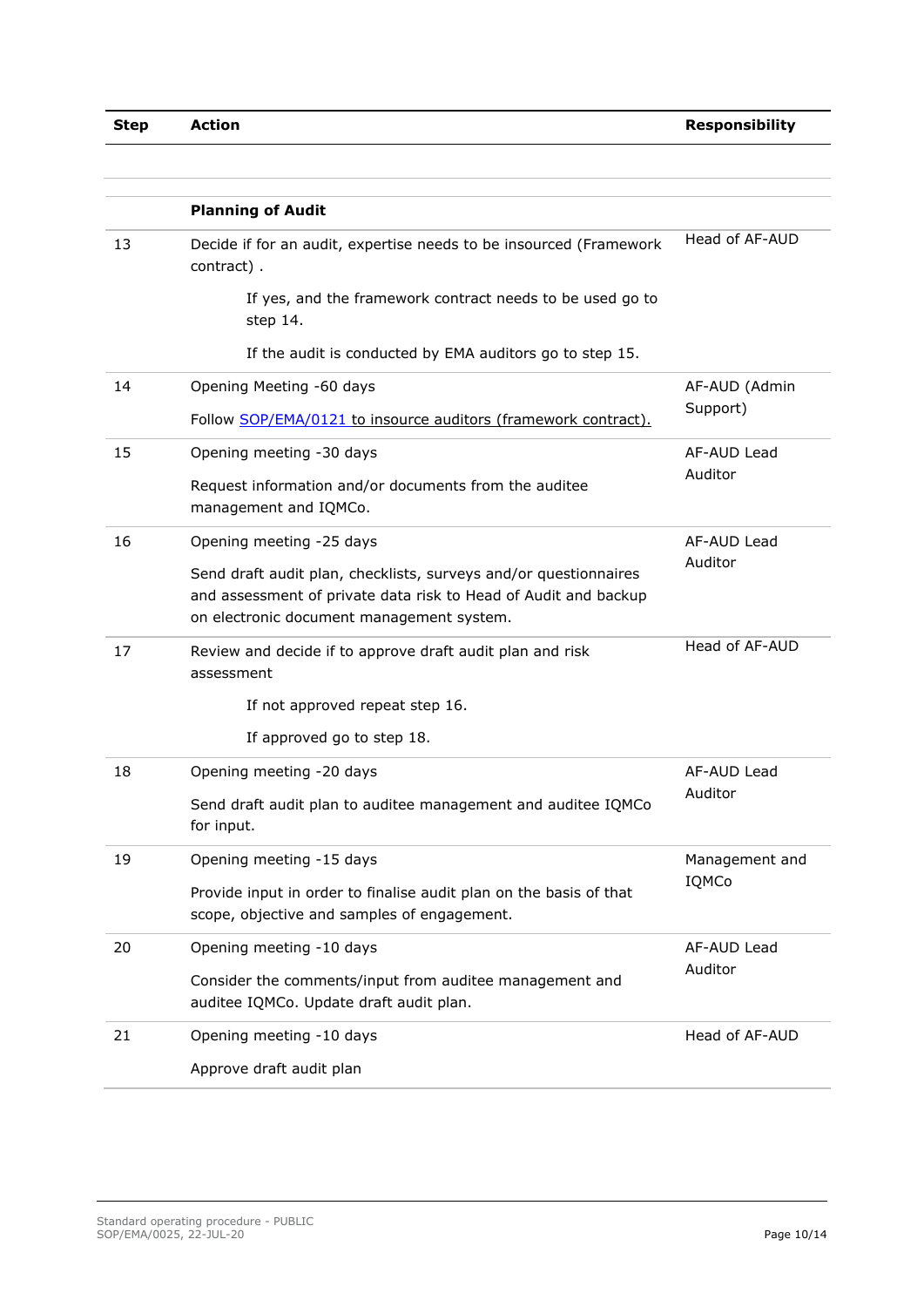| 22 | Opening meeting -1 day                                                                                                                                                                                                                                                   | AF-AUD Lead                                                        |
|----|--------------------------------------------------------------------------------------------------------------------------------------------------------------------------------------------------------------------------------------------------------------------------|--------------------------------------------------------------------|
|    | Send final audit plan, including privacy notice (and) record of<br>personal data processing to auditee management and auditee<br>IQMCo.                                                                                                                                  | Auditor                                                            |
|    | Planning and conduct of audit                                                                                                                                                                                                                                            |                                                                    |
| 23 | <b>Opening Meeting</b>                                                                                                                                                                                                                                                   | Head of AF-AUD,<br>AF-AUD Lead<br>Auditor,<br>Management/<br>IQMCo |
| 24 | Consider auditee input from opening meeting. Finalise audit plan.                                                                                                                                                                                                        | AF-AUD Lead<br>Auditor                                             |
| 25 | Fieldwork (5 days or 10 days from opening meeting)                                                                                                                                                                                                                       | AF-AUD Lead                                                        |
|    | Follow the checklists and questionnaires developed and ensure<br>٠<br>all steps described are covered.                                                                                                                                                                   | Auditor                                                            |
|    | Complete and record all working documents/ questionnaires.<br>$\bullet$                                                                                                                                                                                                  |                                                                    |
|    | Discuss potential issues through appropriate channels;<br>٠<br>including those detected which may fall outside the original<br>scope of the audit. If necessary, inform ED/auditee<br>management and auditee IQMCo of any major issues as and<br>when they are detected. |                                                                    |
|    | Collect evidence to document all findings detected.<br>٠                                                                                                                                                                                                                 |                                                                    |
|    | Finalise audit working papers and cross-referencing of audit<br>۰<br>evidence.                                                                                                                                                                                           |                                                                    |
|    | Finalise the Checklist for Reviewing Audit Observation<br>$\bullet$<br>Worksheets and Supporting Evidence and the Checklist for<br>Reviewing Working Papers.                                                                                                             |                                                                    |
|    | For any documentation received in paper, copies are filed in<br>audit master file; electronic documents are filed in the Agency's<br>electronic document management system in the relevant audit<br>folder.                                                              |                                                                    |
| 26 | End of fieldwork $+20$ days                                                                                                                                                                                                                                              | AF-AUD Lead                                                        |
|    | Prepare preliminary Draft Audit Report                                                                                                                                                                                                                                   | Auditor                                                            |
|    | Prepare a preliminary Draft Audit Report ensuring that<br>$\bullet$<br>recommendations are properly graded.                                                                                                                                                              |                                                                    |
|    | Report should be saved in the appropriate folder in the<br>٠<br>electronic document management system.                                                                                                                                                                   |                                                                    |
|    | Circulate it for review/input among audit team members.<br>۰                                                                                                                                                                                                             |                                                                    |
|    | Use guideline to complete internal audit reports.                                                                                                                                                                                                                        |                                                                    |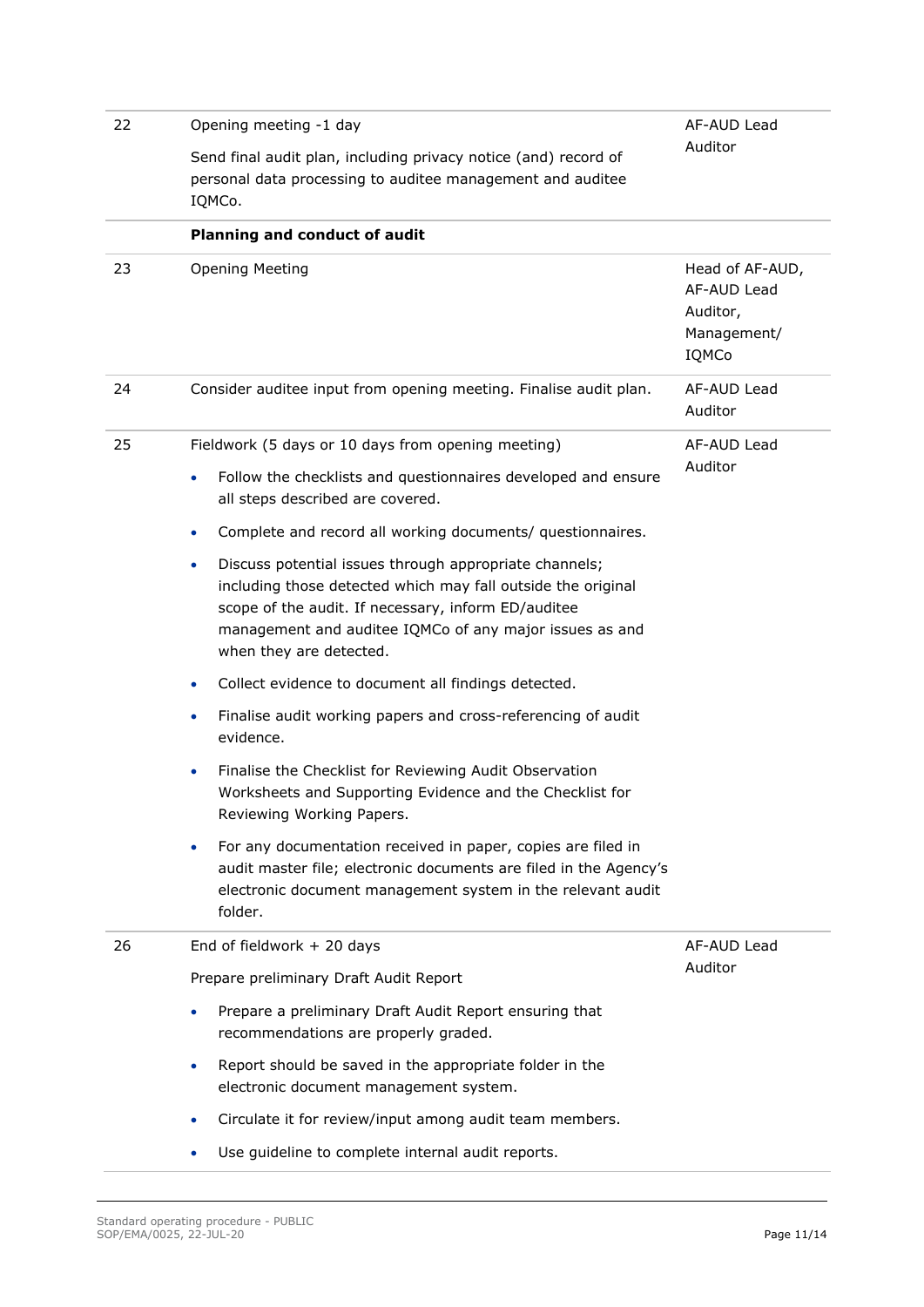|    | Send preliminary Draft Audit Report to validator and Head of<br>AF-AUD for review and approval.       |                                                                    |
|----|-------------------------------------------------------------------------------------------------------|--------------------------------------------------------------------|
| 27 | Closing meeting - 1                                                                                   | Head of AF-AUD                                                     |
|    | Agreement on findings and report                                                                      |                                                                    |
|    | Receive, validate and approve the preliminary draft audit<br>report.                                  |                                                                    |
|    | Use the Checklist for Reviewing Audit Reports for validators.<br>$\bullet$                            |                                                                    |
|    | Send the preliminary draft report to auditee management.                                              |                                                                    |
|    | If agreement is not reached repeat step 26.                                                           |                                                                    |
|    | If agreement continue to step 28                                                                      |                                                                    |
| 28 | Closing Meeting day 1                                                                                 | Head of AF-AUD,<br>AF-AUD Lead<br>Auditor,<br>Management/<br>IQMCo |
| 29 | Closing meeting +4 days:                                                                              | AF-AUD Lead<br>Auditor                                             |
|    | Finalise audit report taking into consideration input from auditees<br>raised during closing meeting. |                                                                    |
| 30 | Closing meeting +5 days:                                                                              | AF-AUD Lead                                                        |
|    | Start contradictory procedure by sending Management and IQMCo<br>template.                            | Auditor                                                            |
| 31 | Closing meeting +15 days:                                                                             | Management/                                                        |
|    | Add comments to the report following the contradictory procedure<br>template                          | IQMCo                                                              |
|    | Review the draft audit report.                                                                        |                                                                    |
|    | Complete and return Contradictory Procedure form.                                                     |                                                                    |
| 32 | Closing meeting $+$ 24 days:                                                                          | Head of AF-AUD                                                     |
|    | Approve final report                                                                                  |                                                                    |
|    | Validates the audit report and completes the Checklist for<br>Quality Assurance Review.               |                                                                    |
|    | Approval of audit report by Head of AF-AUD: final audit report.                                       |                                                                    |
|    | If not approved repeat step 31                                                                        |                                                                    |
|    | If approved go to step 33.                                                                            |                                                                    |
| 33 | Closing meeting $: +25$ days                                                                          | AF-AUD Lead                                                        |
|    | a) Initiate IAP Process                                                                               | Auditor                                                            |
|    | Draft IAP(s), with indication of start and end date of<br>completion, person responsible.             |                                                                    |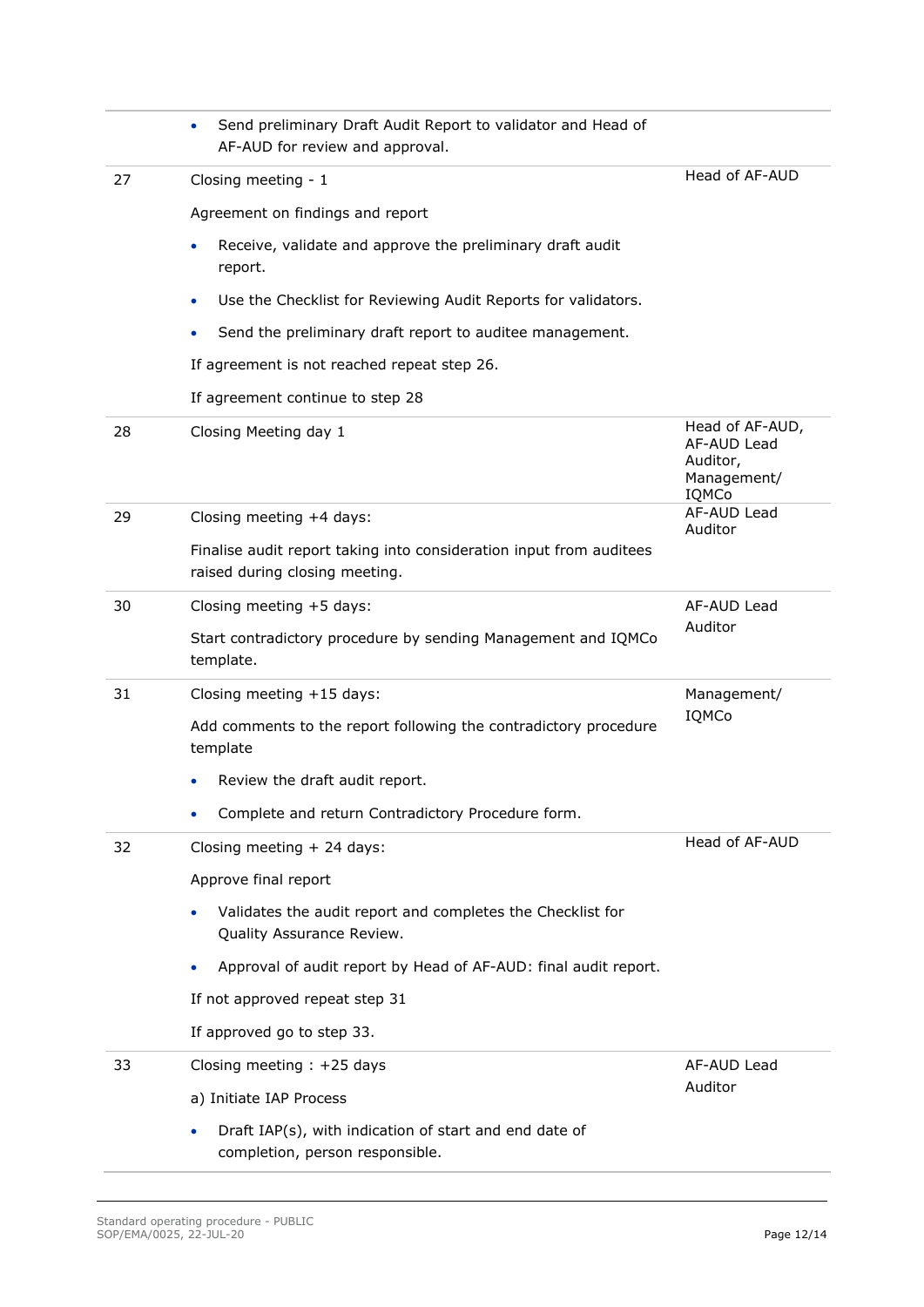|    | Use Improvement Action Plan (IAPs) template.<br>$\bullet$                                                                                                                                                                              |                |  |
|----|----------------------------------------------------------------------------------------------------------------------------------------------------------------------------------------------------------------------------------------|----------------|--|
|    | If recommendations are not accepted management should state<br>reasons, suggest alternatives and accept the risk.                                                                                                                      |                |  |
|    | Extensions might be granted on written request only. No extension<br>shall be granted for critical recommendations but for cases when a<br>reasonable justification is provided and following a consensus of<br>Head of AF-AUD and ED. |                |  |
|    | b) Respond to the comments that have not been accepted during<br>the contradictory explaining why                                                                                                                                      |                |  |
| 34 | Date of IAPs process initiated +15 days:                                                                                                                                                                                               | Management/    |  |
|    | Prepare IAP and send to lead auditor for review                                                                                                                                                                                        | IQMCo          |  |
| 35 | Date of IAPs process initiated +20 days:                                                                                                                                                                                               | AF-AUD Lead    |  |
|    | Review IAP(s) submitted by auditee management and IQMCo and<br>discuss with Head of Audit                                                                                                                                              | Auditor        |  |
| 36 | Date of IAPs process initiated +20 days:                                                                                                                                                                                               | Head of AF-AUD |  |
|    | Agree with IAP                                                                                                                                                                                                                         |                |  |
|    | If IAP(s) is (are) found acceptable, go to step 38.<br>$\bullet$                                                                                                                                                                       |                |  |
|    | If IAP(s) is (are) not found acceptable, state reason(s), suggest<br>$\bullet$<br>alternatives(s), if possible, and return IAP(s) to auditee<br>management for action. Continue with step 37.                                          |                |  |
| 37 | Date of IAPs process initiated +21 days                                                                                                                                                                                                | AF-AUD Lead    |  |
|    | Send comments to auditee management                                                                                                                                                                                                    | Auditor        |  |
|    | Revise non-acceptable IAP(s) and define new actions and<br>deadline(s);                                                                                                                                                                |                |  |
|    | Send the reviewed IAP(s) to audit team.                                                                                                                                                                                                |                |  |
| 38 | Management agree with AF-AUD suggestions                                                                                                                                                                                               | Management and |  |
|    | If no agreement go to step 39.                                                                                                                                                                                                         | IQMCo          |  |
|    | If agreement go to step 41.                                                                                                                                                                                                            |                |  |
| 39 | Date of IAPs process initiated +23 days:                                                                                                                                                                                               | Head of AF-AUD |  |
|    | Discuss differences with management of the action plan with the<br>ED                                                                                                                                                                  |                |  |
| 40 | Agree on the final IAP(s) to address recommendations.                                                                                                                                                                                  | ED             |  |
| 41 | Date of IAPs process initiated +25 days:                                                                                                                                                                                               | AF-AUD Lead    |  |
|    | a) Release the final audit report with b) accepted IAP(s) and the<br>completed Contradictory Procedure form to ED, DED, Heads of<br>Division and Department, all IQMCo.                                                                | Auditor        |  |